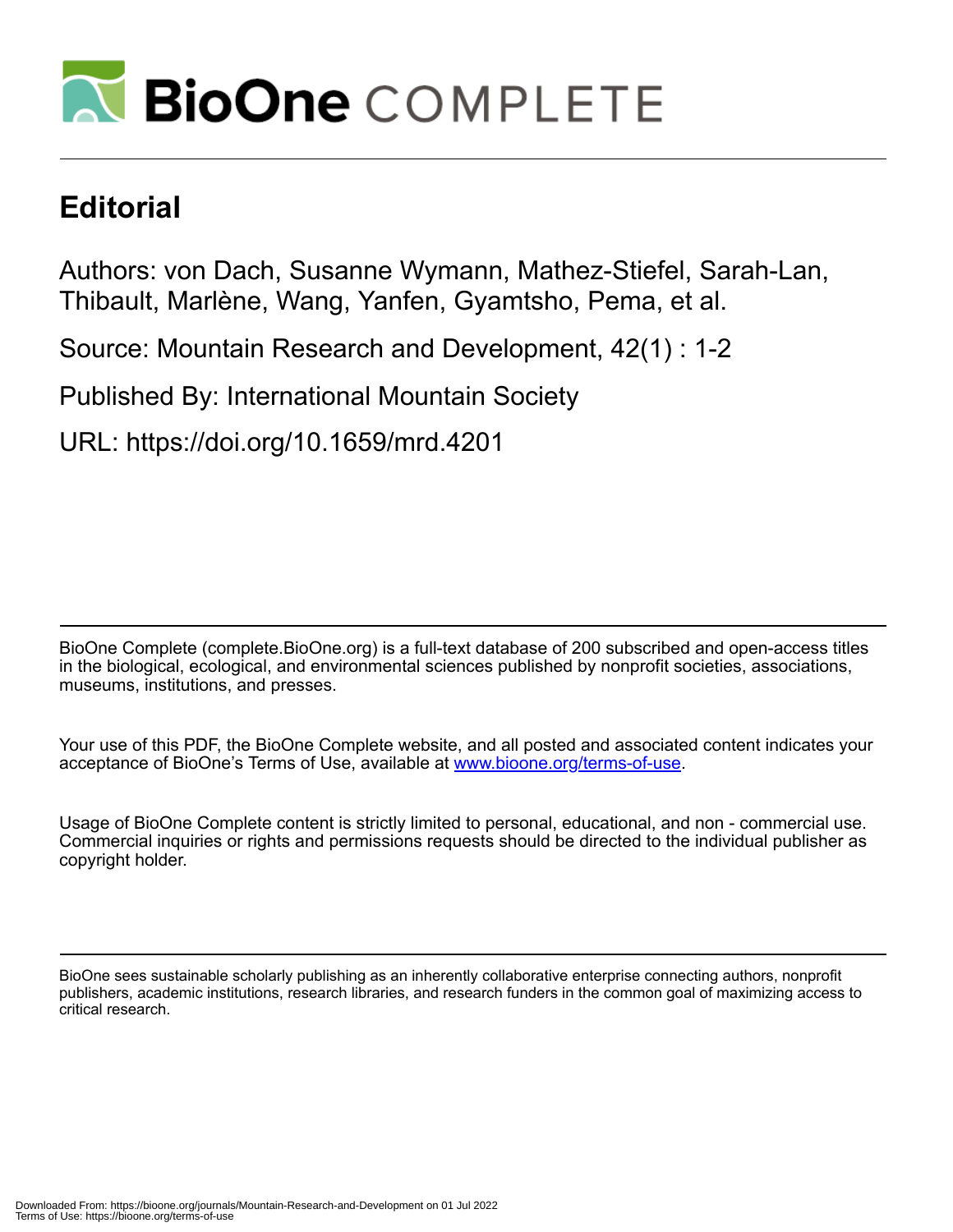## Mountain Research and Development (MRD)

An international, peer-reviewed open access journal published by the International Mountain Society (IMS) www.mrd-journal.org

## Dear Readers,

Twenty years after the first International Year of Mountains (IYM2002), the United Nations General Assembly has reaffirmed its commitment to mountain people and ecosystems, and declared the year 2022 International Year of Sustainable Mountain Development (IYM2022). The aim of IYM2022 is to ''increase awareness of the importance of sustainable mountain development and the conservation and sustainable use of mountain ecosystems'' (UNGA 2021; [https://www.fao.org/mountain-partnership/events/internationalyear2022/en/\)](https://www.fao.org/mountain-partnership/events/internationalyear2022/en/). Mountain Research and Development (MRD) is backing this international effort as a pertinent step toward sustainable futures in mountains. The pathways from awareness to action for sustainable development in mountains, however, are challenging and influenced by many factors. Sound knowledge is just one of them, but one that is crucial to informed policies, strategies, and actions. For more than 40 years, MRD has been offering authors from around the world a platform to publish and share their insights into the functioning of mountain social– ecological systems and transformative pathways, as well as to propose well-substantiated agendas for research and policy. In doing so, all these authors have made invaluable contributions to the overall goal of the International Year, that is, to Sustainable Mountain Development. Thank you all for your commitment.

In this editorial, we would also like to express our deep gratitude to our colleague Anne B. Zimmermann for her great dedication to sustainable development in mountains. Anne has been a member of MRD's Editorial Team since 1999 and served as Associate Editor since 2008; at the end of February 2022, she is retiring from this position (see also the news post on MRD's website: [https://www.mrd-journal.org/news/](https://www.mrd-journal.org/news/anne-zimmermann-retires/) [anne-zimmermann-retires/\)](https://www.mrd-journal.org/news/anne-zimmermann-retires/). In collaboration with the Editors-in-Chief and her colleagues at the Editorial Office, Anne played a major role in MRD's transition to a fully online and open access journal in 2009 (Hurni et al 2009). She was also heavily involved in defining the policies and review criteria for MRD's innovative MountainDevelopment and MountainAgenda sections (Hurni et al 2009; Hurni et al 2013), which offer peer-reviewed target and transformation knowledge—forms of knowledge that are often underrepresented in scholarly publishing but are key to sustainable development. Moreover, Anne has always been deeply committed to helping less experienced authors improve their writing skills: she has informally provided scientific writing capacity building to countless authors from around the world. Over the years, this has become a hallmark of MRD and an official part of our mission. In addition to her visionary and strategic work, Anne was deeply involved in the daily business of production and in charge of processing submissions to the MountainResearch and MountainAgenda sections through peer review and revisions. Over the past 2 years, Anne has progressively handed over her many tasks to the other team members, ensuring a smooth transfer of knowledge and skills.

Besides her work as Associate Editor of MRD, Anne co-headed the Centre for Development and Environment's Education for Sustainable Development Cluster. MRD has benefited enormously from her widely recognized expertise in this field, and we are extremely grateful that she is willing to continue sharing it as a new member of MRD's International Editorial Board. We thank Anne for her enormous commitment over the years and wish her all the best for her retirement.

In line with the aims of IYM2022, articles in this issue present insights that can inform action and policies or inspire further research for transformation toward sustainable futures in mountains. In his MountainDevelopment article, Łukasz Komorowski evaluates how local communities have implemented the smart village concept—an instrument used by the European Union for rural development—in the foothills of the Holy Cross Mountains in Poland. The study highlights the importance of human resources as a success factor with positive impacts on other crucial resources.

In the MountainResearch section, another Polish mountain region is the focus of the article by Agnieszka Nowak-Olejnik and Ewelina Mocior: they investigate how inhabitants in the Pieniny Mountains benefit from a diversity of ecosystem services provided by wild plants from seminatural habitats. However, changes in land use practices are leading to a decline of these habitats and consequently of wild plants. Linking ecotourism with the sale of processed wild plants could encourage the revalorization of wild plants and the conservation of grasslands. The study by Stefano Duglio et al also assesses how local people, this time in the Italian Alps, can benefit from selling local products to visitors. Although tourists are willing to taste or purchase these products, the economic return appears to be limited. Better understanding of the tourists' behavior is essential to inform adequate strategies to foster and improve the profitability of tourism in such marginal regions. Zhou et al take a different angle and focus on rural residents. They analyze the residents' sense of place and its complex interlinkages with the process of ecological degradation and restoration in the Huajiang Gorge, China. Considering people's dynamic and complex sense of place could help to effectively improve environmental governance and promote residents' wellbeing.

In the MountainAgenda section, Price et al present a synthesis of the International Mountain Conference 2019 in Innsbruck, Austria, that covered a wide range of key aspects of social–ecological systems in mountains. Based on summaries of the thematic sessions and substantiated by recent key literature, the authors provide recommendations that are aimed at informing the orientation of future mountain research.

Finally, in its MountainPlatform article, the Institute for Interdisciplinary Mountain Research of the Austrian Academy of Sciences presents its researchers' views on mountains as research objects. It shows how, by investigating various aspects of mountain systems, they contribute to transformation toward sustainable mountain futures in collaboration with the institute's international networks.

As usual, the issue closes with reviews of recently published books about mountain-relevant topics. The 3 books reviewed in this issue deal with nature-based tourism in Asian mountain protected areas, primates in the Himalaya, and mountain dialogues from antiquity to modernity.

The editorial team looks forward to contributing to the overall goal of IYM2022, and we hope that the insights published in MRD will benefit you, our readers, as we all work toward sustainable development in mountains.

Susanne Wymann von Dach<sup>1</sup>, Sarah-Lan Mathez-Stiefel<sup>1</sup>, Associate Editors Marlène Thibault<sup>1</sup>, Assistant Editor Yanfen Wang<sup>2</sup>, Pema Gyamtsho<sup>3</sup>, and Thomas Breu<sup>1</sup>, Editors-in-Chief

Mountain Research and Development Vol 42 No 1 Feb 2022: 1–2 1 https://doi.org/10.1659/mrd.4201

Downloaded From: https://bioone.org/journals/Mountain-Research-and-Development on 01 Jul 2022 Terms of Use: https://bioone.org/terms-of-use